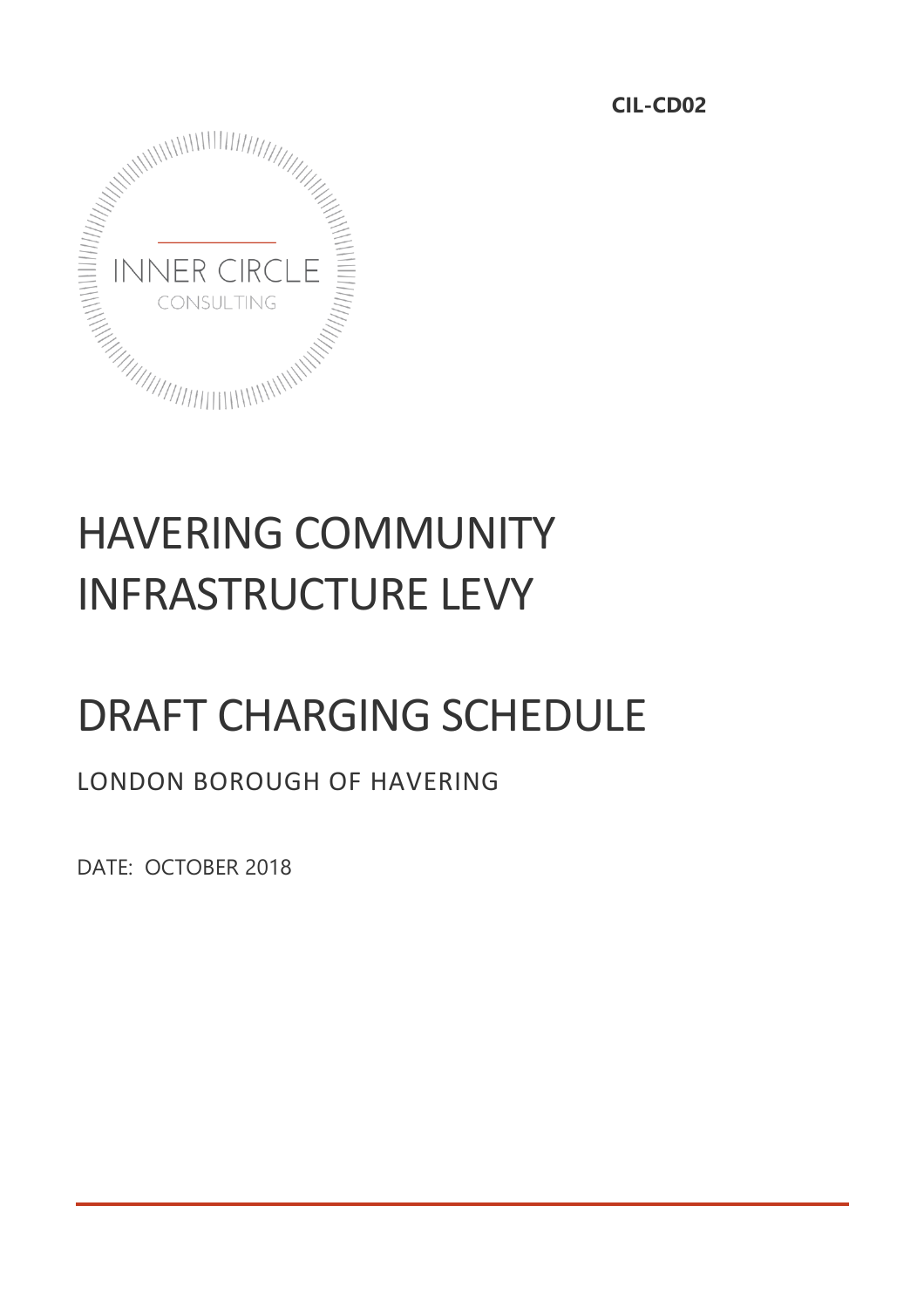## **DOCUMENT CONTROL SHEET**

| <b>DOCUMENT TITLE</b> | Havering CIL_DCS V3.0                                            |
|-----------------------|------------------------------------------------------------------|
| <b>REPORT TITLE</b>   | Havering Community Infrastructure Levy - Draft Charging Schedule |
| <b>ISSUE</b>          | V3.0                                                             |
| <b>STATUS</b>         | Final                                                            |
| <b>CONTROL DATE</b>   | 27 <sup>th</sup> July 2018                                       |

## **RECORD OF ISSUE**

| <b>Issue</b> | <b>Status</b>                 | <b>Author</b> | <b>Date</b> | <b>Check</b> | <b>Date</b> | <b>Authorised</b> | <b>Date</b> |
|--------------|-------------------------------|---------------|-------------|--------------|-------------|-------------------|-------------|
| V3.0         | Final                         | J. Moore      | 26/07/18    | JM           | 26/07/18    | JM                | 26/07/18    |
| V4.0         | Final for<br>consultat<br>ion | J. Moore      | 02/08/18    | JM           | 02/08/18    | JM                | 02/08/18    |

## **APPROVED FOR ISSUE**

| <b>Name</b> | <b>Signature</b> | <b>Date</b> |
|-------------|------------------|-------------|
| <b>JM</b>   |                  | 26/07/18    |
| <b>JM</b>   |                  | 02/08/18    |

### **DISTRIBUTION**

| <b>Name</b>   | <b>Role</b>                                |
|---------------|--------------------------------------------|
| Martyn Thomas | Development and Transport Planning Manager |
| Lauren Miller | Development Planning Team Leader           |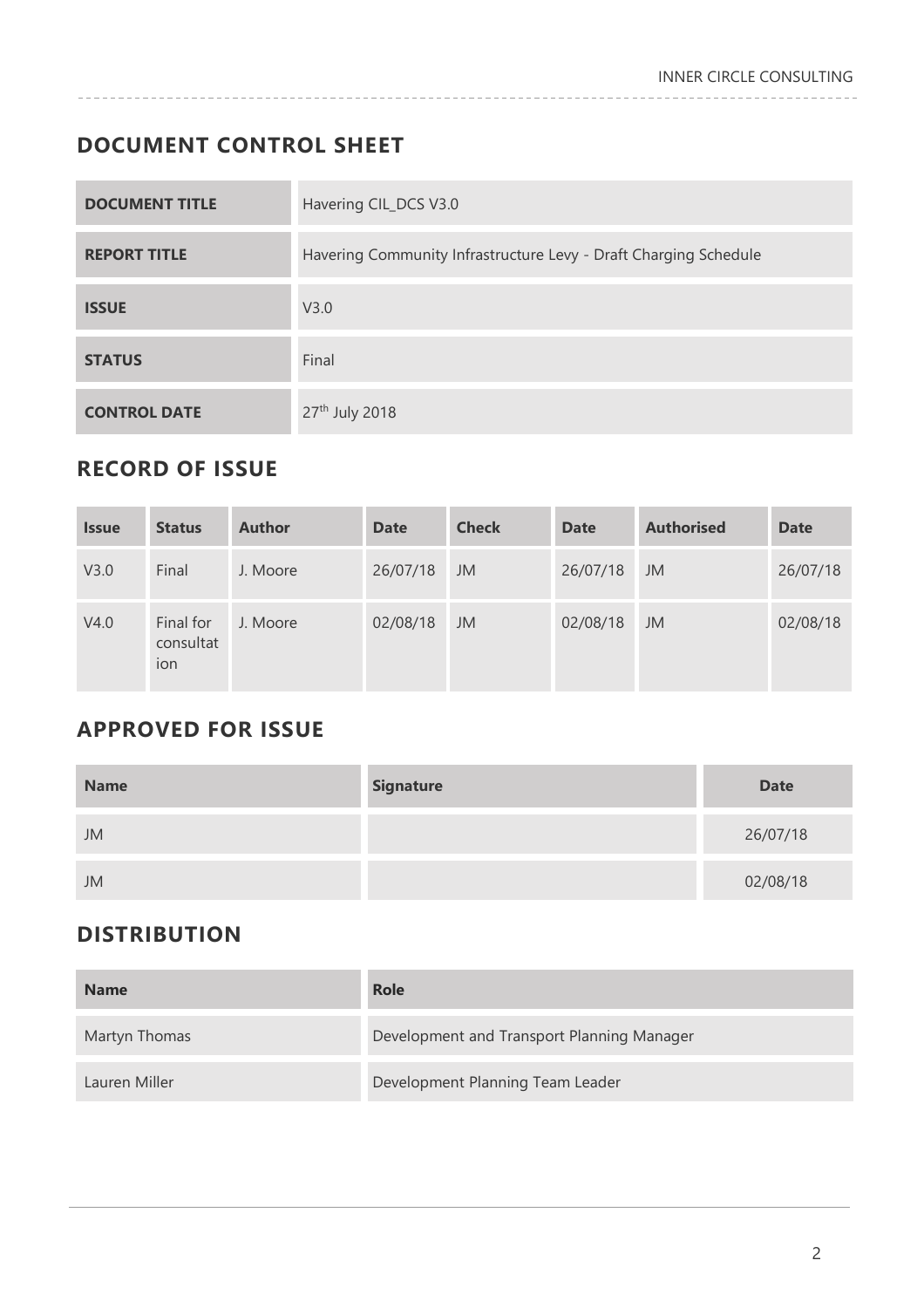#### INNER CIRCLE CONSULTING \_\_\_\_\_\_\_\_\_\_\_\_\_\_\_\_\_\_\_\_\_\_\_\_\_\_\_\_\_

 $- - - -$ 

3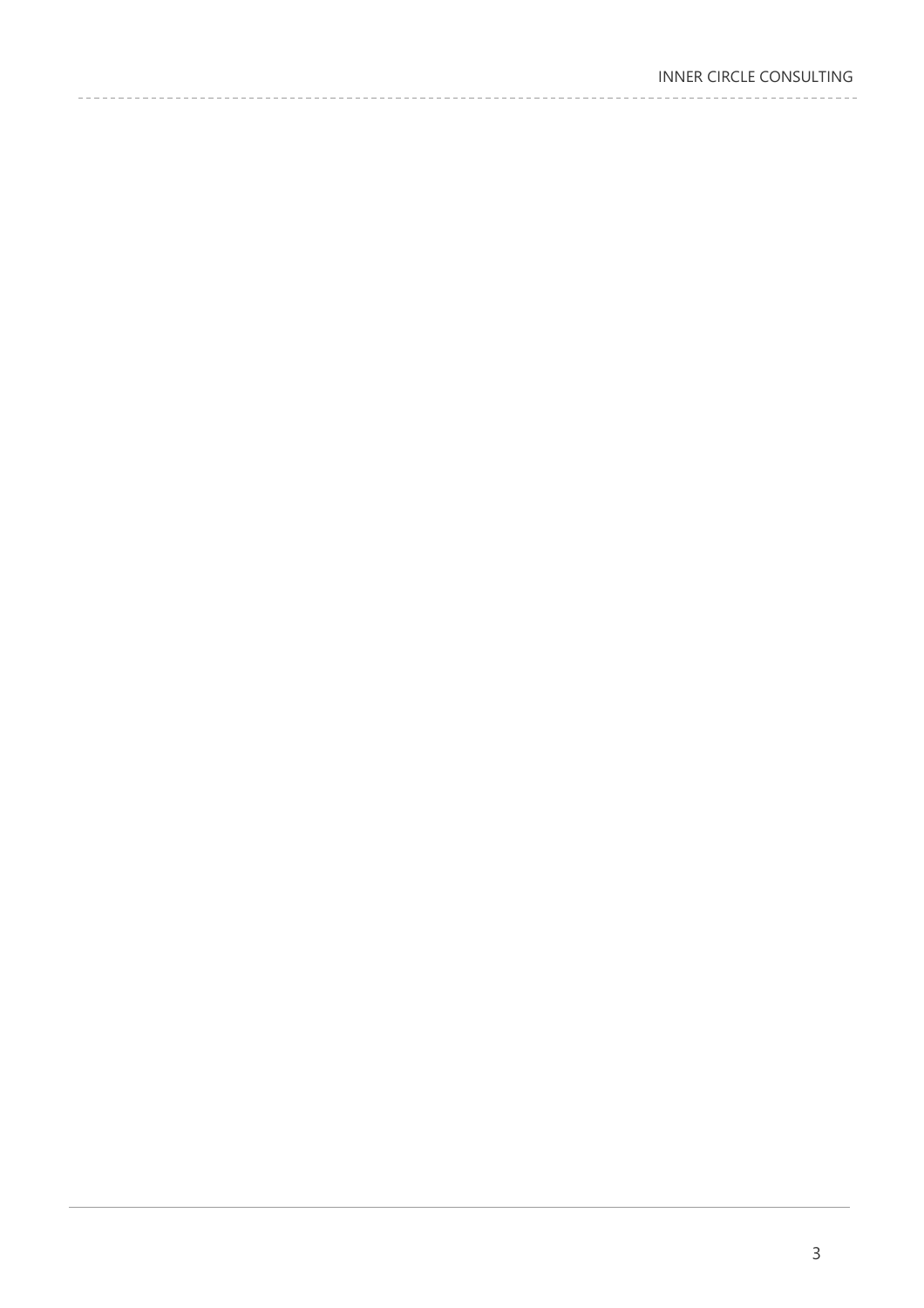[Insert date issued, approved and published] [Insert date approved by the Council] Takes effect on [insert date]

#### **1 Planning Act 2008 and CIL Regulations 2010**

The Community Infrastructure Levy (CIL) was established through the Planning Act 2008 (Part 11) and is bound by the Community Infrastructure Levy Regulations 2010 and subsequent amendments.

The London Borough of Havering is a charging authority in view of this legislation and will charge the Community Infrastructure Levy in respect of development within Havering.

The CIL charge will be additional of the Mayoral CIL of  $£20$  per square metre<sup>1</sup>.

| <b>TYPE OF DEVELOPMENT (and use class)</b>                                                            | CIL RATE (£ PER M <sup>2</sup> OF NET ADDITIONAL<br><b>FLOORSPACE)</b> |                       |  |
|-------------------------------------------------------------------------------------------------------|------------------------------------------------------------------------|-----------------------|--|
|                                                                                                       | <b>ZONE A (NORTH)</b>                                                  | <b>ZONE B (SOUTH)</b> |  |
| Residential*                                                                                          | £125                                                                   | £55                   |  |
| Office and industrial                                                                                 | £0                                                                     |                       |  |
| Retail – supermarkets**, superstores and retail<br>warehouses*** above 280m2 gross internal area      | £175                                                                   |                       |  |
| All other retail (A1-A5) in Metropolitan, District and<br>Local Centres as defined in the Local Plan. | £50                                                                    |                       |  |
| <b>Hotels</b>                                                                                         | £20                                                                    |                       |  |
| All other development                                                                                 | f()                                                                    |                       |  |

### **2 Draft Charging Schedule: CIL rates**

 $\overline{a}$ 

\*Including private care homes and retirement homes (excluding Extra Care)

\*\* Supermarkets/Superstores are defined as shopping destinations in their own right, where weekly food needs are met, catering for a significant proportion of car-borne customers, and which can also include non-food floorspace as part of the overall mix of the unit.

<sup>&</sup>lt;sup>1</sup> The MCIL2 rate will rise to £25 per square metre from April 2019 [\(https://www.london.gov.uk/what-we](https://www.london.gov.uk/what-we-do/planning/implementing-london-plan/mayoral-community-infrastructure-levy)[do/planning/implementing-london-plan/mayoral-community-infrastructure-levy\)](https://www.london.gov.uk/what-we-do/planning/implementing-london-plan/mayoral-community-infrastructure-levy)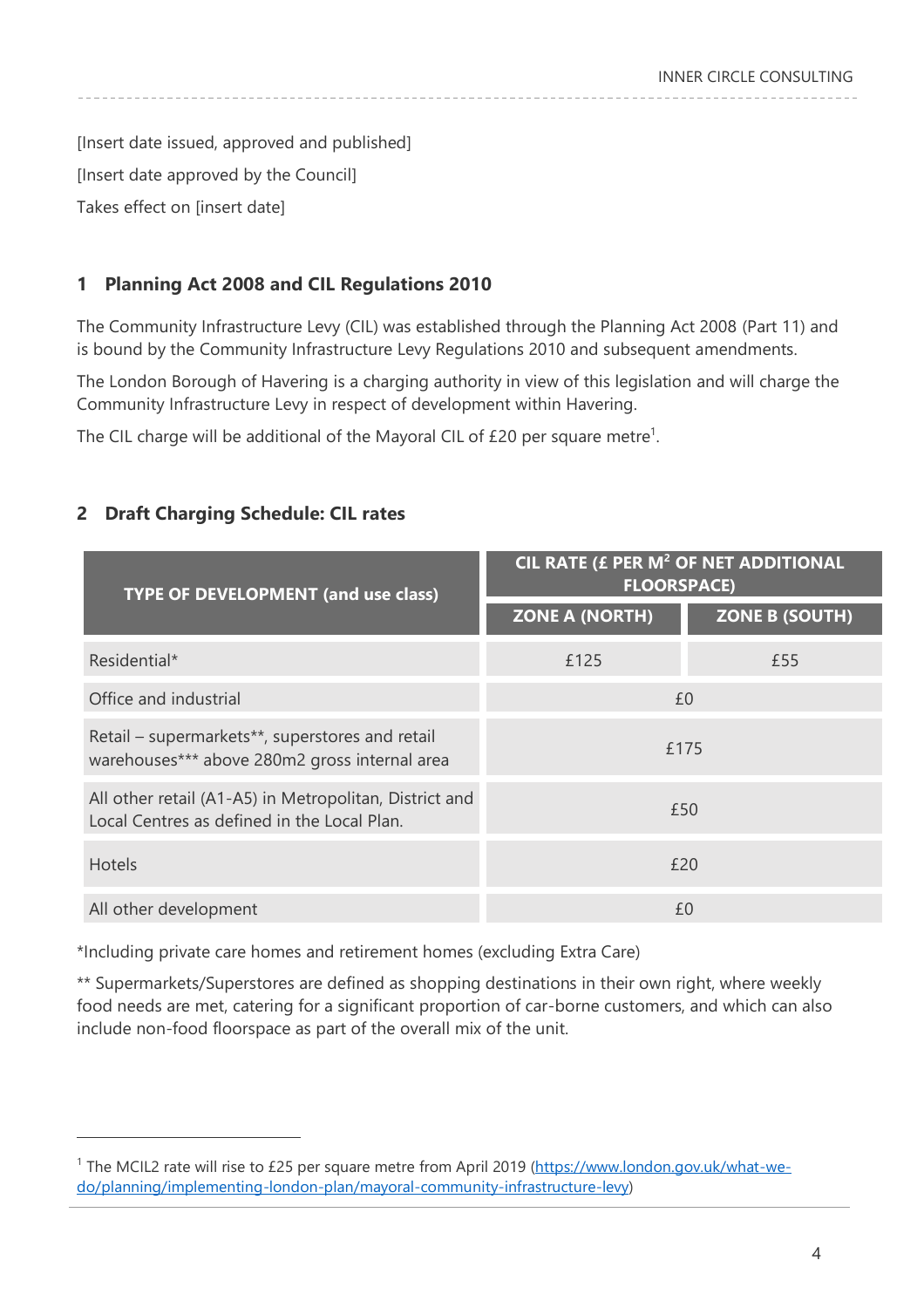. \_ \_ \_ \_ \_ \_ \_ \_ \_ \_ \_ \_ \_ \_ \_ \_

• \*\*\* Retail Warehousing is defined as shopping destinations specialising in the sale of household goods (such as carpets, furniture and electrical goods), DIY items and other ranges of goods, catering for a significant proportion of carborne customers.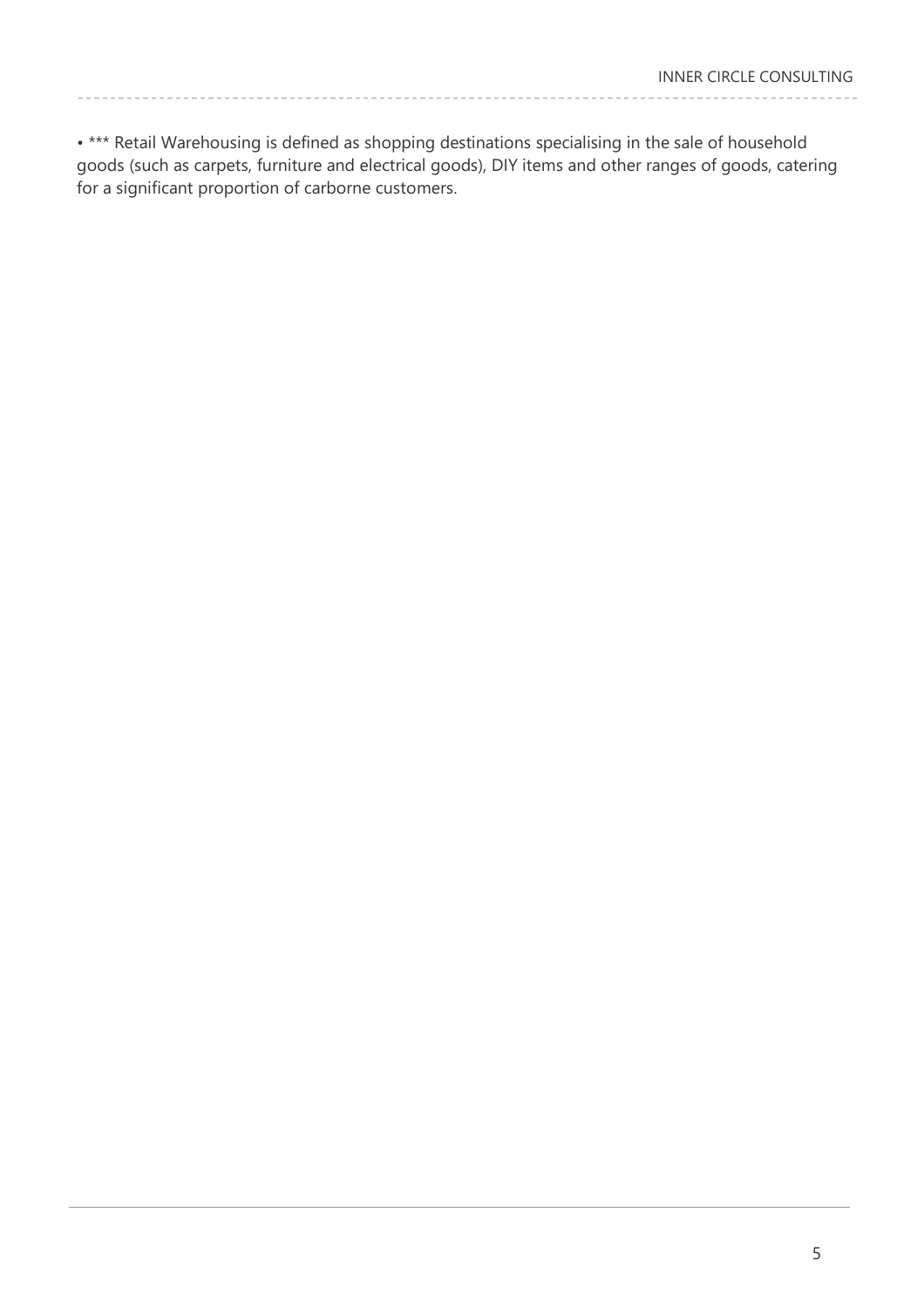#### **3 CIL charging zones**

As the charging authority, the Council will charge differential CIL rates for two geographical zones to reflect locational differences in viability.

The map below shows the boundary and location of the north and the south charging zones. This geographical differential rate will only apply to residential and private care/retirement housing developments in Havering. CIL rates for other forms of development apply borough-wide.

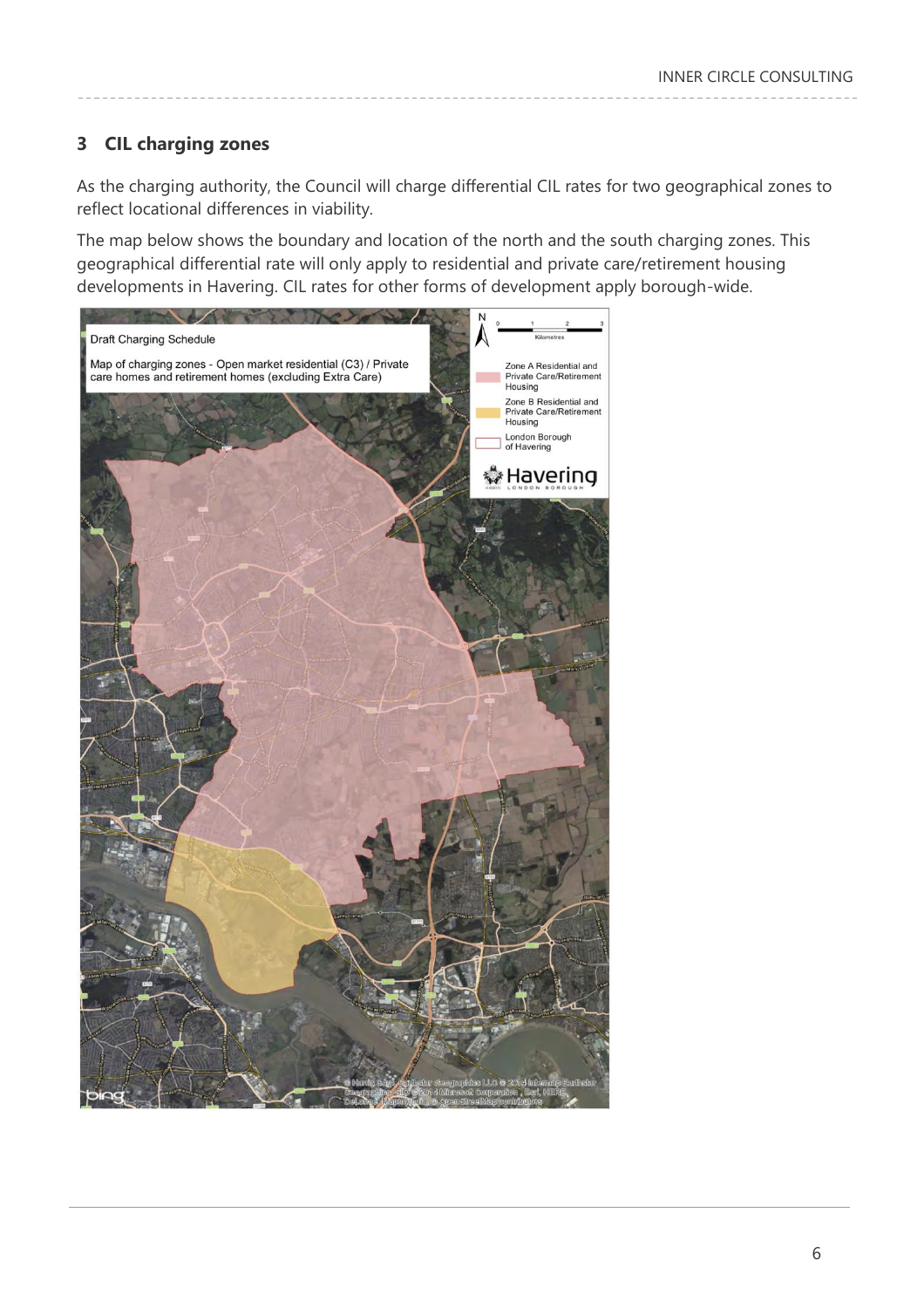#### **4 Liability to pay CIL**

The levy may be payable on development which creates net additional floor space, where the gross internal area of new build is 100 square metres or more. That limit does not apply to new houses or flats, and a charge can be levied on a single house or flat of any size. See section 5 for details of exclusions, exemptions and reliefs from the levy that may be available.

#### **5 Exemptions**

The following do not pay CIL:

- Development of less than 100 square metres (see regulation 42 on minor development exemptions) – unless this is a whole house, in which case the levy is payable
- Houses, flats, residential annexes and residential extensions which are built by 'self-builders' where an exemption has been applied for and obtained, and, in regard to a self-build home or a residential annex, a Commencement (of development) Notice served prior to the commencement of the development (see regulations 42A, 42B, 54A, 54B and 67(1A), inserted by the 2014 Regulations)
- Social housing that meets the relief criteria set out in Regulation 49 or 49A (as amended by the 2014 Regulations) and where an exemption has been obtained, and a Commencement (of development) Notice served, prior to the commencement of the development
- Charitable development that meets the relief criteria set out in regulations 43 to 48 and where an exemption has been obtained, and a Commencement (of development) Notice served, prior to the commencement of the development
- Buildings into which people do not normally go (see regulation 6(2))
- Buildings into which people go only intermittently for the purpose of inspecting or maintaining fixed plant or machinery (see regulation 6(2))
- Structures which are not buildings, such as pylons and wind turbines
- Specified types of development which local authorities have decided should be subject to a 'zero' rate and specified as such in their charging schedules
- Vacant buildings brought back into the same use (see regulation 40 as amended by the 2014 Regulations)

Where the levy liability is calculated to be less than £50, the chargeable amount is deemed to be zero so no levy is due.

Mezzanine floors, inserted into an existing building, are not liable for the levy unless they form part of a wider planning permission that seeks to provide other works as well.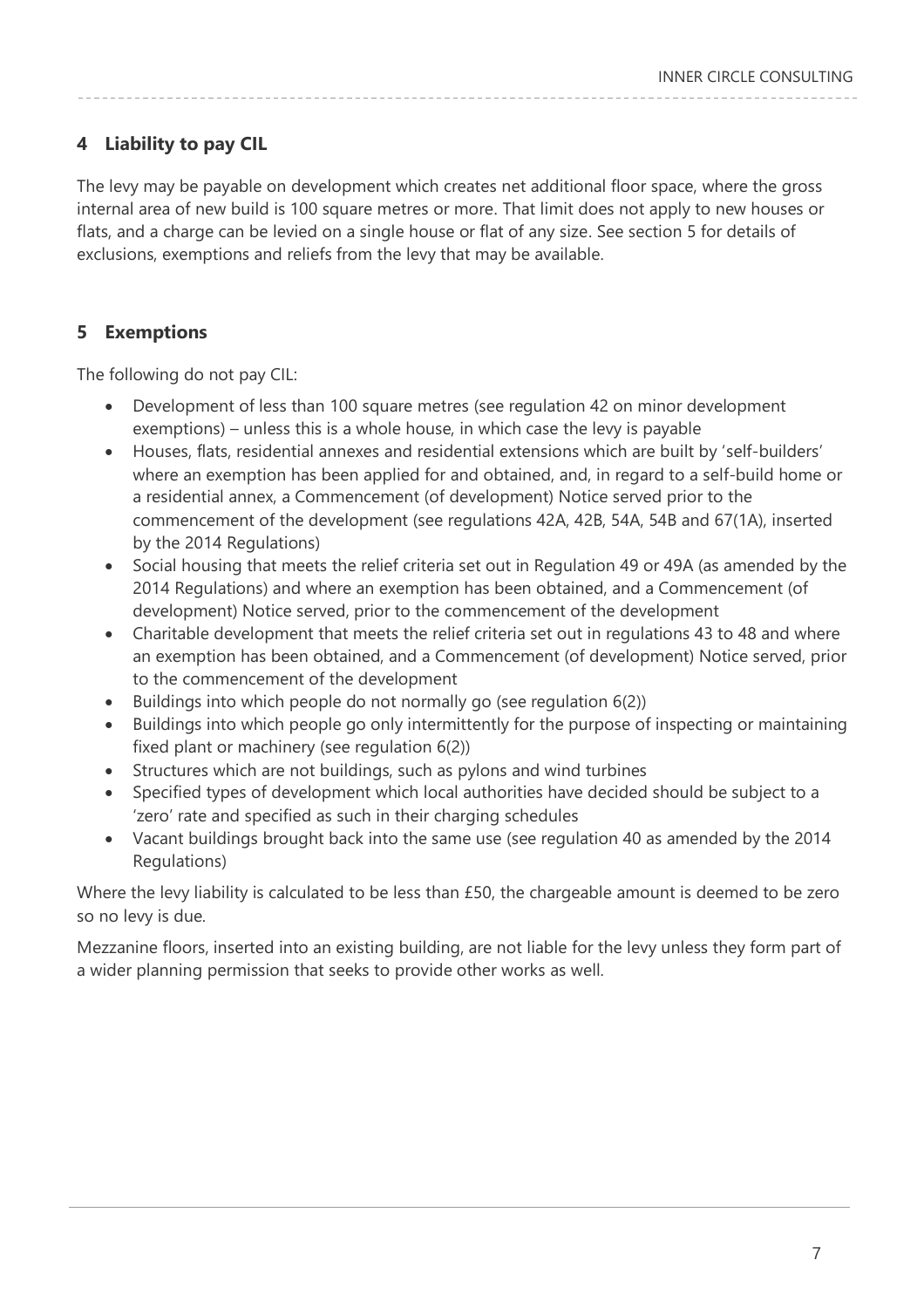#### **6 Calculating the chargeable amount**

Individual levy payments are calculated by the charging authority.

The CIL charge is calculated on new Gross Internal Area (GIA) floor space in square metres. Differential rates will be charge depending on the land use of proposed development as per the CIL rates table.

In calculating individual charges for the levy, regulation 40 of the CIL (Amendment) Regulations 2014 requires collecting authorities to apply an index of inflation to keep the levy responsive to market conditions. The index is the national All-In Tender Price Index of construction costs published by the Building Cost Information Service (BCIS) of the Royal Institution of Chartered Surveyors. This index presents forecast figures, which are updated and finalised periodically.

### **7 Instalments policy**

Havering's instalment policy is in line with the Mayor of London's instalment policy.

From the 1st January 2018, a new Mayoral instalments policy was implemented, which lowered the threshold from which instalments can be applied from £500,000 to £100,000. The Mayoral CIL instalments policy is set out below:

| <b>Amount of CIL</b><br>liability | <b>Number of instalment</b><br>payments | Amount or proportion of CIL payable in any<br>instalment/time at which payments are due                                                                                                          |
|-----------------------------------|-----------------------------------------|--------------------------------------------------------------------------------------------------------------------------------------------------------------------------------------------------|
| £100,000 or less                  | No instalments                          | Total amount payable within 60 days of<br>commencement of development                                                                                                                            |
| £100,001 or more                  | Two instalments                         | • The greater of £100,000 or half the value of the<br>total amount payable within 60 days of<br>commencement of development<br>• The remainder within 240 days of<br>commencement of development |

#### **8 Discretionary Matters**

 $\overline{a}$ 

The Council proposes to offer 'discretionary relief for exceptional circumstances'2 from liability to pay CIL. Offering exceptional circumstances relief would provide the Council with some flexibility to deal with individual sites where development is desirable, but which are proved to have exceptional costs or

 $2$  Under the provisions and limitations of Regulations 55 and 57 of the CIL Regulations 2010